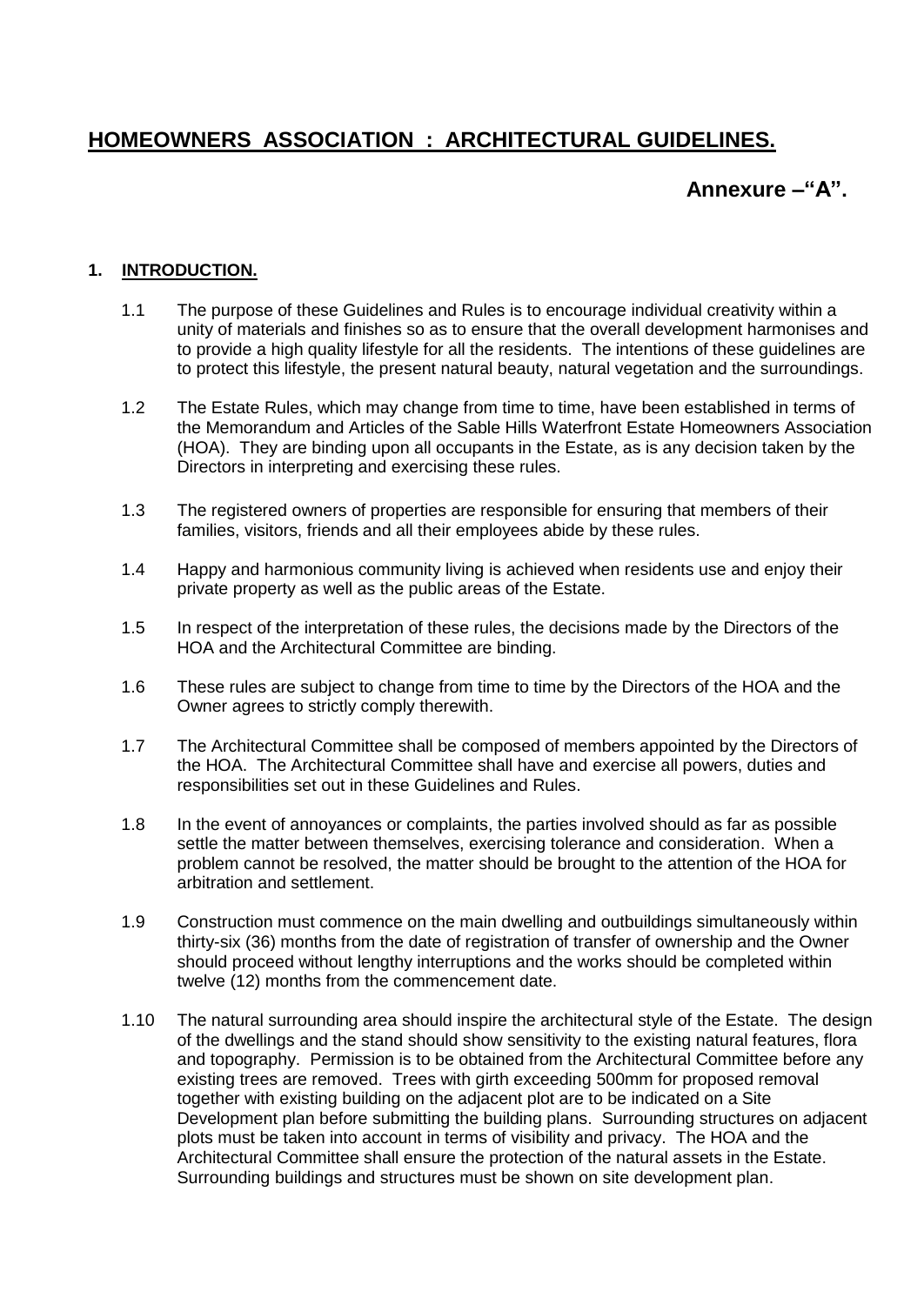- 1.11 The setting and location calls for a relaxed attitude towards the design, being in the bush with fantastic outdoor living opportunities. Open the houses up to the outside using the view and to the inside using courtyards, and do not be afraid, forget the townhouses and design bush houses that are beautiful.
- 1.12 Only Architects or Architectural Technologists registered with the South African Council for the Architectural Profession (SACAP) may submit drawings for developments within the Estate and all Engineers must be registered with the South African Institute of Civil Engineers (SAICE). Proof of registration must accompany all drawings submitted to the Architectural Committee for approval.
- 1.13 No stand may be subdivided or rezoned without approval from the developer.
- 1.14 Stands may be consolidated, with the prior written permission of the Directors of the HOA, in which case the Owner will be liable for all costs related to the consolidation and the Owner will also be liable for the combined levy and / or rates pertaining to each particular plot.

## **2. GENERAL ARCHITECTURAL GUIDELINES AND RULES.**

- 2.1 For approval of any type of building, full plans plus list of materials to be used must be submitted.
- 2.2 Architects and Architectural Technologists must show sensitivity to the environment. Visual awareness and privacy must be taken into consideration; i.e. the living area of neighbours should not face each other and if so a screen of vegetation together with a boma type structure must be provided to ensure privacy. The Architectural Committee shall protect the seclusion of each home site from other sites.
- 2.3 Windows and balconies especially to double storey houses should not overlook the living areas of surrounding neighbours.
- 2.4 Kitchen yards and drying yards are to be screened from street view. Washing lines are to be indicated on the drawings. No unused automobiles shall be parked or repaired within the properties except in enclosed garages.
- 2.5 Garages are intended for car storage only and shall not be converted to other uses, e.g. accommodation or offices, etc.
- 2.6 Outbuildings and future additions are to match existing buildings in all respects and plans must be submitted to the Architectural Committee for approval.
- 2.7 Caravan, boat or trailer carports must from an integral part of the overall design of the house.
- 2.8 Wood and other storage spaces must be designed as an integral part of the house.
- 2.9 Aerials, satellite dishes, solar heaters and other items which do not form part of the main structure should be shown on drawings. Satellite dishes should not be visible where possible from the streets and adjoining plots.
- 2.10 Any exterior lighting should not unreasonably disturb the residence of other plots and must enhance the bushveld atmosphere.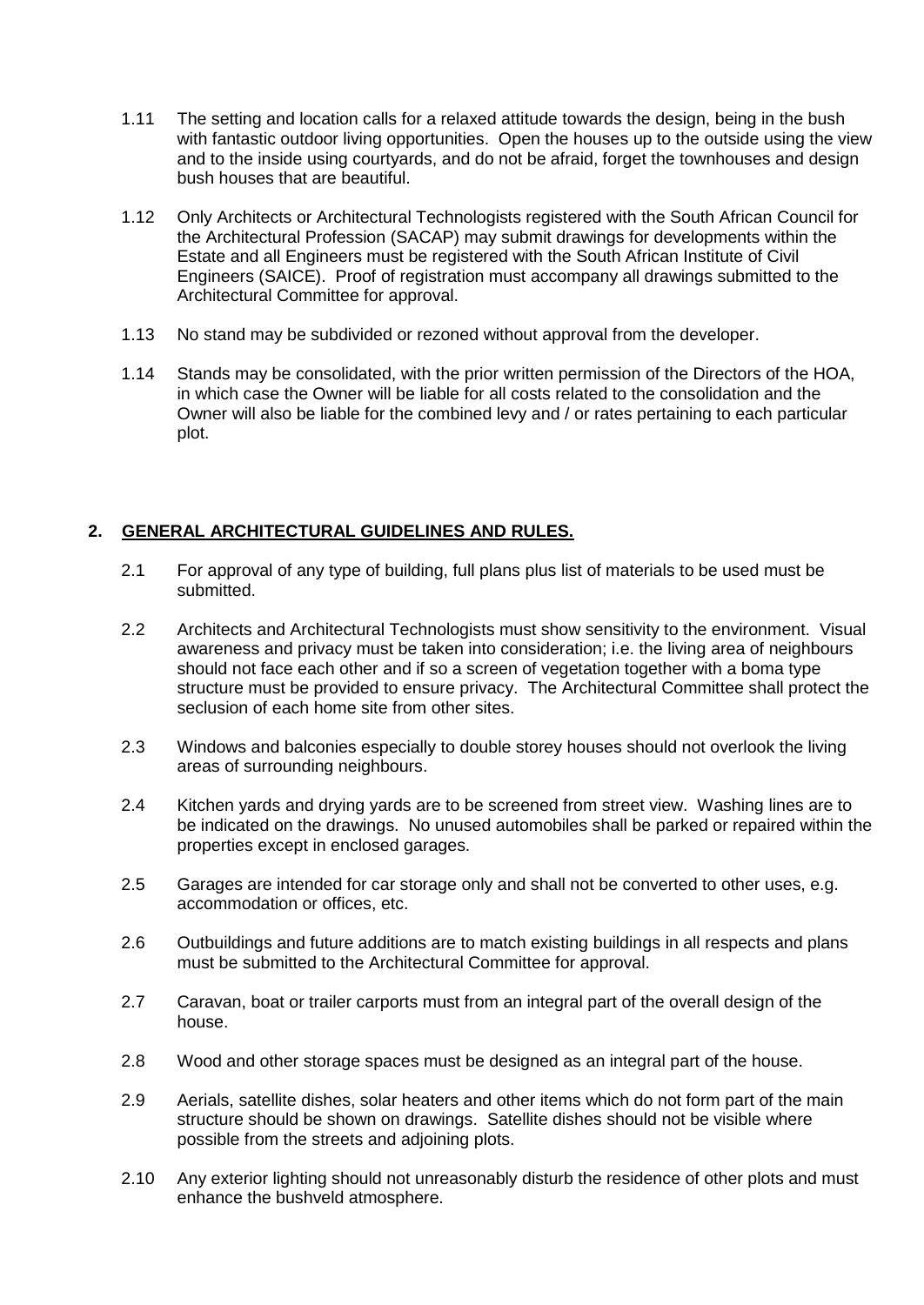- 2.11 The contractor will be allowed to erect a temporary store during construction.
- 2.12 All plumbing pipes must be hidden from external view and installed in such a manner that is acceptable to the Architectural Committee.
- 2.13 No Wendy houses, carports, shade ports, portable pools, pre-fabricated structures, garden sheds, temporary structures, etc, will be permitted in the Estate without the prior written approval of the HOA.
- 2.14 Yard and screen walls must compliment the basic materials and design of the building. Any boundary wall and materials used will have to be submitted to the aesthetic committee for approval BEFORE erection.

#### **3. GENERAL TOWN PLANNING CONTROLS.**

- 3.1 COVERAGE:
	- 3.1.1 Maximum of one dwelling per stand (except where indicated otherwise)
	- 3.1.2 Maximum coverage not more than **50%** of the property size.
	- 3.2 HEIGHT OF BUILDINGS:
		- 3.2.1 Maximum of two storeys (excluding roof and loft rooms), provided that the first storey be restricted to a maximum of 75% of the total ground storey.
		- 3.2.2 Maximum height to be no more that nine (9) meters above the natural slope od the stand.
	- 3.3 SIZE OF BUILDINGS:
		- 3.3.1 The minimum size of any house in the Estate should not be less than 220 m², including garages and outbuildings.
	- 3.4 BUILDING LINES :
		- 3.4.1 Street Boundary (3) three meters<br>3.4.2 Side Boundary (2) two meters
		- 3.4.2 Side Boundary
		- 3.4.3 Back Boundary (2) two meters , except waterfront plots where a zero meter building line will be applicable on the waterfront boundary.
		- 3.4.4 Relaxation of building lines may be considered by the HOA or Architectural Committee. A written application, providing a motivation with a site development plan indicating the proposed building line infringement, must be submitted for approval to the HOA or Architectural Committee. A fee of R350-00 must be submitted to the HOA or Architectural Committee together with the application. This fee will be reviewed from time to time.
	- 3.5 EASEMENT:
		- 3.5.1 Easement is granted to all emergency services, police, and the fire protection services, ambulance and all similar, to enter upon the streets and common areas in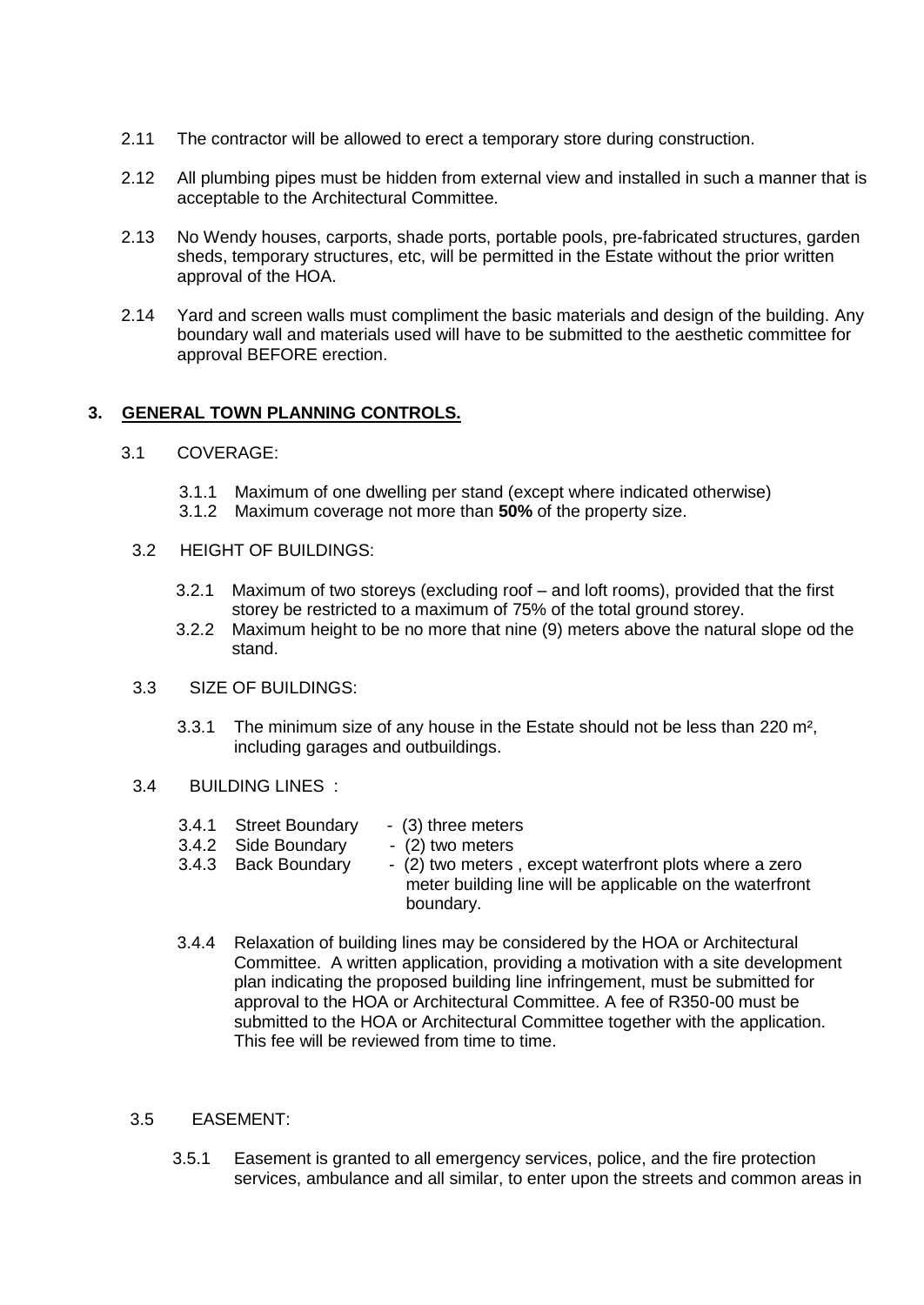the performance of their duties. Easement is hereby granted to the maintenance personnel to enter in or across the common area of the Estate.

#### 3.6 SERVICES:

3.6.1 No sewer, electrical lines, water lines, or other utilities may be installed or relocated, except as approved by the HOA.

#### 3.7 TREATMENT OF STAND BOUNDARIES:

3.7.1 Garden fences and / or walls are strictly limited to the boundary of the stand, with prior approval from the HOA or the Architectural Committee.

#### 3.8 SWIMMING POOLS:

- 3.8.1 Swimming pools must comply in all respects with Part-D, sub-section DD.4 of SABS 0400-1990.
- 3.8.2 A safety net can substitute a fence, with the consent of the Local Authority.
- 3.8.3 No portable pools or diving boards will be permitted in the Estate.
- 3.8.4 The safety of private swimming pools is that of the respective owners.
- 3.8.5 All swimming pools must be located close to the house, designed as an integral part of the house/natural environment and must be screened from all roads and paths, etc.
- 3.9 BOREHOLES:
	- 3.9.1 The sinking of bore holes will not be permitted in the Estate.
- 3.10 DOGS AND OTHER PETS:
	- 3.10.1 A maximum of two dogs and two cats will be permitted in the Estate. See Clause 10.1 of the HOA Rules and Regulations.
	- 3.10.2 Permission must be obtained from the HOA prior to bringing any other house pets into the Estate.

#### 3.11 SERVITUDES :

3.11.1 All properties will be subject to two 2m servitudes on any two boundaries other than the street boundary, in favour of the HOA , for the purpose of existing or future services .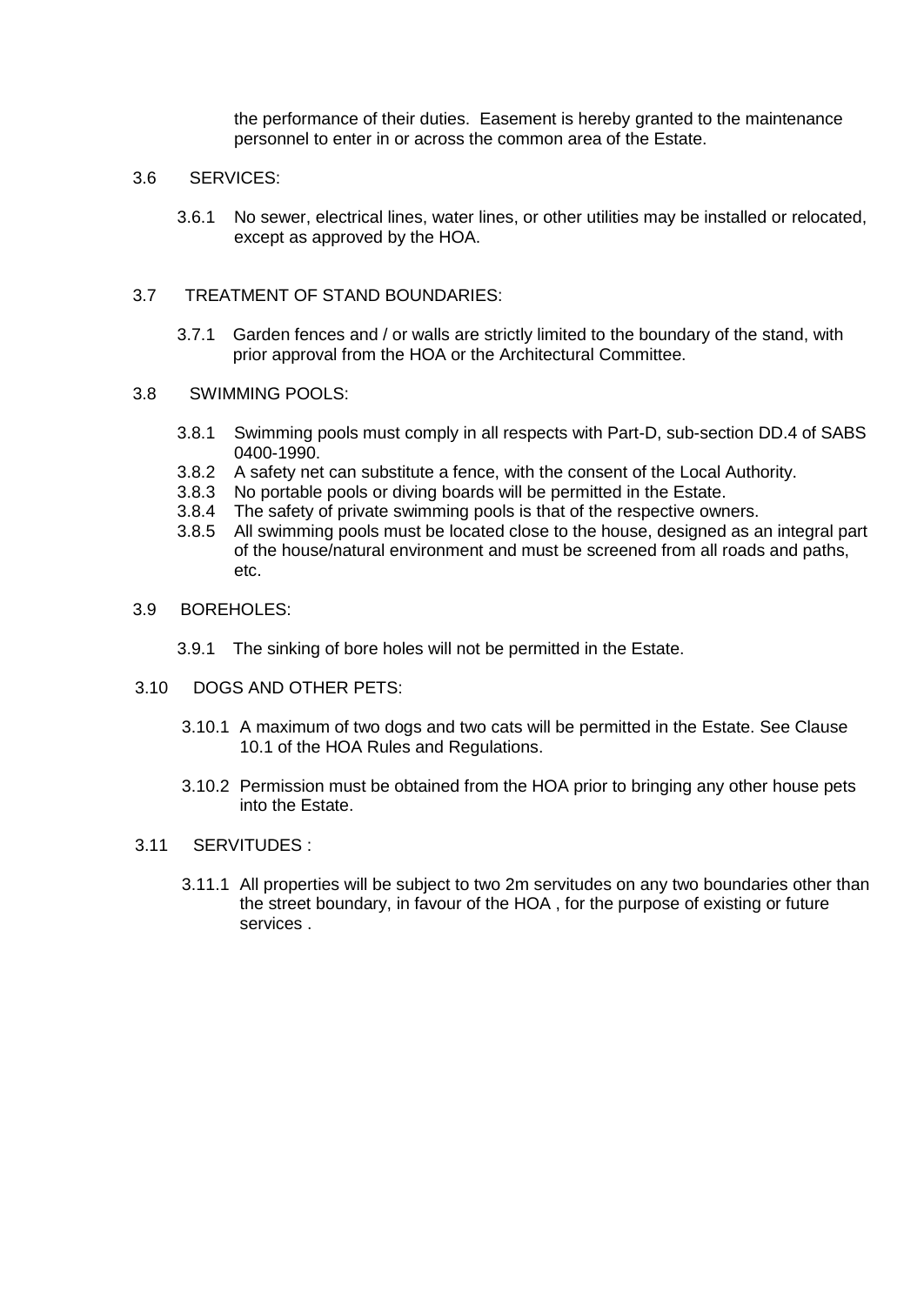## **4. GENERAL BUILDING MATERIAL GUIDELINES AND RULES.**

## 4.1 GENERAL:

- 4.1.1 The character of the architecture must blend with the simplicity and rich earthen materials of Africa and will form the basis of Sable Hills Waterfront Estate's architectural language and guidelines.
- 4.1.2 It is characterised by its free-flowing plan shape, integrating the internal and external living spaces, changes in levels, roof forms and large overhangs, large areas of glazing and raised verandas and decks which float above the bushveld vegetation.

## 4.2 SPECIFIC EXCLUSIONS AND GENERAL INCLUSIONS:

| NO.   | <b>ELEMENT DESCRIPTION</b>           | <b>SPECIFIC EXCLUSIONS</b>                                                                              | <b>GENERAL INCLUSIONS</b>                                                                                                                                                                                                                                                                                                                                                                                                                                                                                                                                    |
|-------|--------------------------------------|---------------------------------------------------------------------------------------------------------|--------------------------------------------------------------------------------------------------------------------------------------------------------------------------------------------------------------------------------------------------------------------------------------------------------------------------------------------------------------------------------------------------------------------------------------------------------------------------------------------------------------------------------------------------------------|
| 4.2.1 | Roof:<br>: Material                  | Any materials other than those<br>$\bullet$<br>permitted under General<br>Inclusions.                   | Thatch<br>$\bullet$<br>"Everite" slates<br>$\bullet$<br>Natural clay terracotta roof tiles<br>$\bullet$<br>Concrete roof tiles<br>$\bullet$<br>Flat roof slab 50% of dwelling<br>$\bullet$                                                                                                                                                                                                                                                                                                                                                                   |
|       | Roof:<br>: Colour                    | All colours other than those<br>$\bullet$<br>under General Inclusions.                                  | Dark grey / Green<br>$\bullet$<br>Charcoal<br>$\bullet$<br>Terracotta / Brown<br>$\bullet$<br>Earthy colours<br>$\bullet$                                                                                                                                                                                                                                                                                                                                                                                                                                    |
|       | Roof:<br>: Forms & elements          | All roof pitches other than those<br>$\bullet$<br>under General Inclusions.                             | Roof pitch 17.5° to 45°.<br>$\bullet$<br>Dormer windows.<br>$\bullet$<br>Large overhangs (500mm min.)<br>$\bullet$<br>Flat concrete roof with non-<br>$\bullet$<br>reflecting water proofing material<br>(max 50% of total roof area)<br>No exposed gutters.<br>$\bullet$                                                                                                                                                                                                                                                                                    |
| 4.2.2 | <b>External walls:</b><br>: Material | Rough plaster<br>$\bullet$<br>Ornate mouldings<br>$\bullet$<br>Highly reflective material.<br>$\bullet$ | Face brick<br>$\bullet$<br>Smooth / textured plaster and<br>$\bullet$<br>paint.<br>Plastered and painted bands.<br>$\bullet$<br>Natural or artificial stone.<br>$\bullet$                                                                                                                                                                                                                                                                                                                                                                                    |
|       | <b>External walls:</b><br>: Colour   | Any colour other than those<br>$\bullet$<br>permitted under general<br>inclusions                       | Face bricks from:<br>$\bullet$<br>Montana Travertine FBA<br><b>Summer Gold Rustic FBA</b><br><b>Country Cottage Travertine FBA</b><br>Bergendal Cottage Blend FBA<br>NevadaTravertine FBX<br>Bergendal Satin Blend FBS<br><b>Bergendal Satin FBS</b><br><b>Maize Travertine FBX</b><br><b>Country Manor FBS</b><br>Corngold Satin Dark Blend FBS<br><b>St Francis Travertine FBS</b><br><b>Blue Barley Travertine FBA</b><br><b>Horizon Satin FBS</b><br>Horizon Travertine FBS (or other<br>approved by Architectural<br>Committee).<br>Paint colours from: |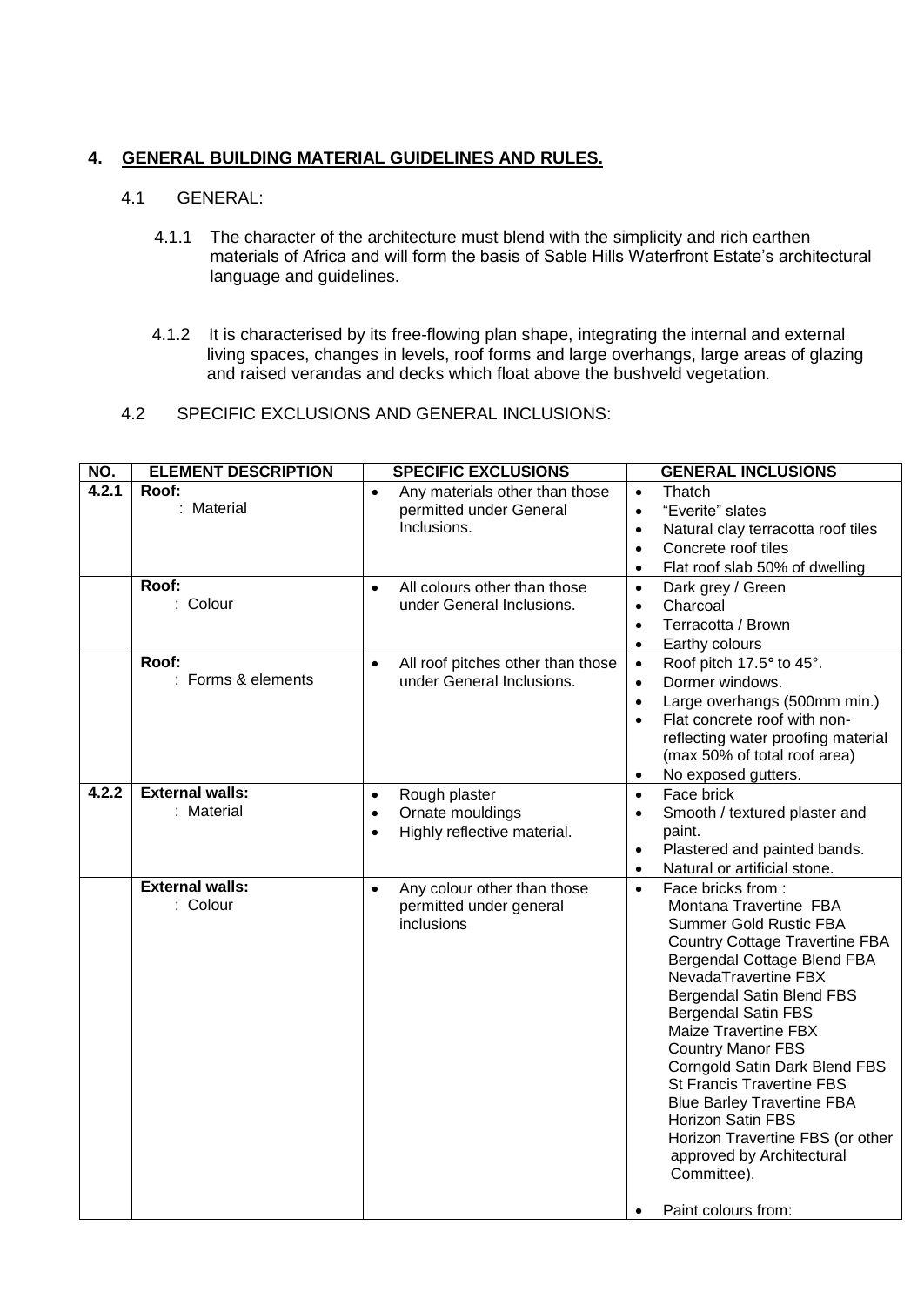|              |                                                           |                                                                                                      | Plascon reference (or similar<br>approved and within the same<br>tonal values as approved by the<br>Architectural Committee).<br>$C8 - 1$<br>to<br>D8 - 3<br>to<br>to<br>$C18 -$<br>$D13 - 3$ .<br>$\overline{1}$<br>to |
|--------------|-----------------------------------------------------------|------------------------------------------------------------------------------------------------------|-------------------------------------------------------------------------------------------------------------------------------------------------------------------------------------------------------------------------|
|              | <b>External walls:</b><br>: Forms & elements              | Flush gables<br>$\bullet$                                                                            | Plastered window and door<br>$\bullet$<br>reveals.                                                                                                                                                                      |
|              |                                                           |                                                                                                      |                                                                                                                                                                                                                         |
| NO.<br>4.2.3 | <b>ELEMENT DESCRIPTION</b><br><b>Windows &amp; Doors:</b> | <b>SPECIFIC EXCLUSIONS</b><br>Pressed metal doors<br>$\bullet$                                       | <b>GENERAL INCLUSIONS</b><br>$\bullet$                                                                                                                                                                                  |
|              | : Material                                                | "Winblocks"<br>$\bullet$<br>Tinted reflective glass                                                  | Large glazed pane windows<br>Cottage pane windows<br>$\bullet$<br>Hardwood / steel / aluminium.<br>$\bullet$<br>Glass bricks<br>$\bullet$                                                                               |
|              | <b>Windows &amp; Doors:</b><br>: Colour                   | Any other colour other than<br>$\bullet$<br>under General Inclusions.                                | Natural coloured hardwood<br>$\bullet$<br>Anodising to match hardwood or<br>$\bullet$<br>to compliment wall finish.<br>Paint to compliment wall finish.<br>$\bullet$                                                    |
|              | <b>Windows &amp; Doors:</b><br>: Forms & Elements         | External burglar bars<br>$\bullet$                                                                   | Hinged / sliding shutters<br>$\bullet$<br>Plaster bands and reveals to<br>$\bullet$<br>windows and doors.<br>Stone bands and reveals to<br>$\bullet$<br>window and doors.                                               |
| 4.2.4        | <b>Verandas &amp; Decks:</b><br>: Materials               | Metal of any sorts<br>$\bullet$                                                                      | Natural hardwood<br>$\bullet$<br><b>Quarry tiles</b><br>$\bullet$<br>Or other approved<br>$\bullet$                                                                                                                     |
|              | <b>Verandas &amp; Decks:</b><br>: Colours                 | Any other colour other than<br>$\bullet$<br>those under General Inclusions                           | Consistent with the main<br>$\bullet$<br>structure<br>Natural timber<br>$\bullet$                                                                                                                                       |
|              | <b>Verandas &amp; Decks:</b><br>: Forms & colours         | <b>Excessive ornamentation</b><br>$\bullet$                                                          | Deep overhangs<br>$\bullet$<br>Raised above the vegetation to<br>$\bullet$<br>encourage re-growth.<br>Balustrades to architectural<br>committee's approval.                                                             |
| 4.2.5        | Awnings:<br>:Materials                                    | Fibre glass sheeting<br>$\bullet$<br>Metal sheeting<br>$\bullet$<br>Shade cloth<br>$\bullet$         | Lean-to-roof on timber posts and<br>$\bullet$<br>beams.<br>Canvas<br>$\bullet$<br>Reeds / bamboo.<br>$\bullet$                                                                                                          |
|              | Awnings:<br>: Colour                                      | Any primary colour or any other<br>$\bullet$<br>colour other than those under<br>General Inclusions. | Green / beige / brown<br>$\bullet$<br>Complimentary to main structure.<br>$\bullet$                                                                                                                                     |
|              | <b>Awnings:</b><br>: Forms & Elements                     | Decorative awnings<br>$\bullet$                                                                      | Complimentary to main structure.<br>$\bullet$<br>Functional not decorative<br>$\bullet$                                                                                                                                 |
| 4.2.6        | Paving:<br>: Materials                                    | Concrete<br>$\bullet$<br>Tar<br>$\bullet$                                                            | Clay pavers<br>$\bullet$<br>Timber decks<br>$\bullet$<br>Grass blocks<br>$\bullet$<br>Sleepers<br>$\bullet$<br>Quarry tiles<br>$\bullet$<br>Loose gravel<br>$\bullet$                                                   |
|              | Paving:<br>: Colour                                       | Grey<br>$\bullet$<br><b>Black</b><br>$\bullet$                                                       | Natural colours<br>$\bullet$                                                                                                                                                                                            |
|              | Paving:<br>: Forms & elements                             | Paved driveway all the way<br>$\bullet$<br>from street to house                                      | Keep natural<br>$\bullet$<br>Max width 4m                                                                                                                                                                               |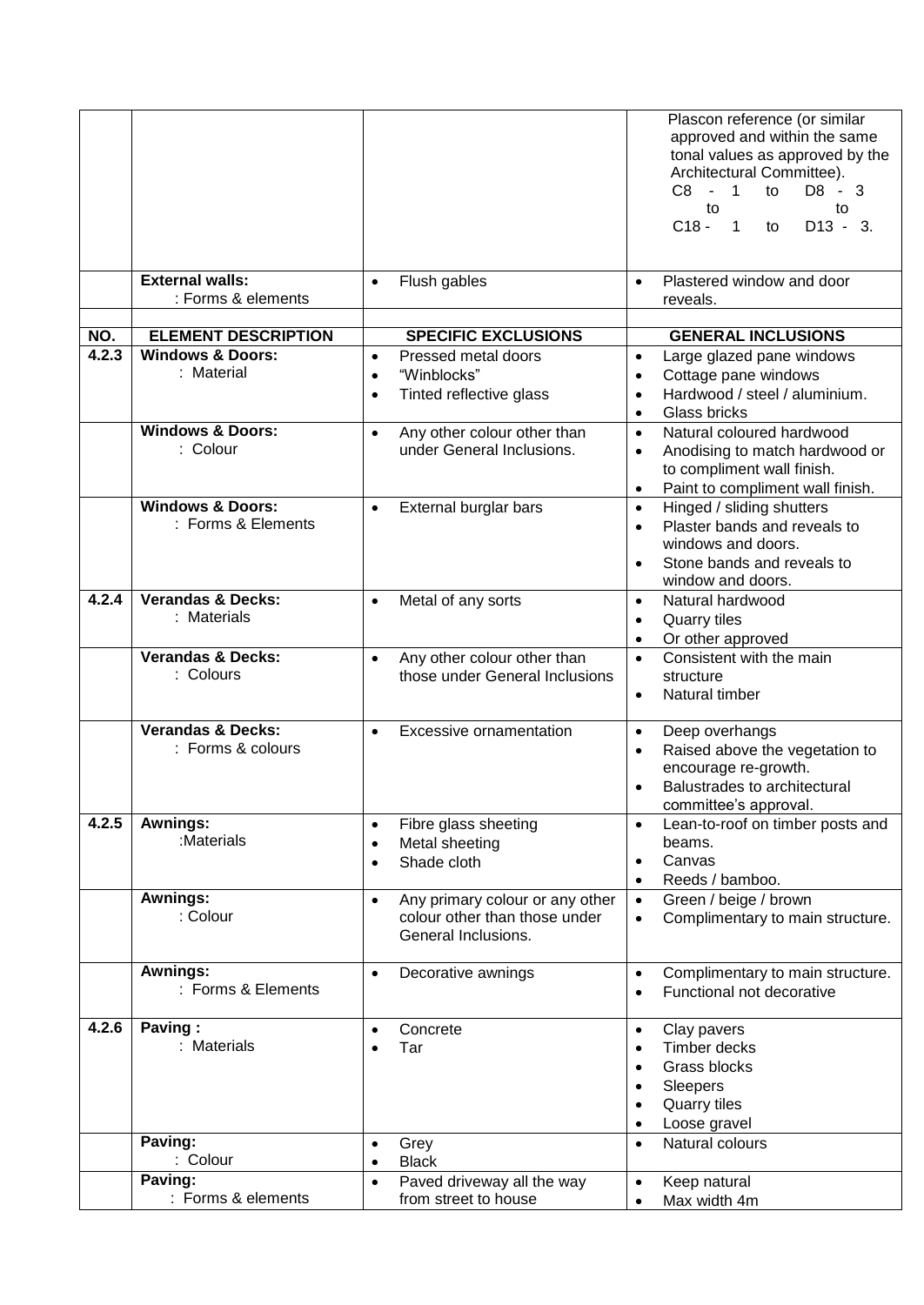## 4.3 PROHIBITED MATERIALS AND FINISHES:

- 4.3.1 All air-conditioning units, air extraction systems, filtration and pumping systems and radio & television reception elements and alarm systems (if not properly screened from view from all sides with an element which compliments the house design)
- 4.3.2 Any reflective material.
- 4.3.3 No white paint or the like, to be used externally.
- 4.3.4 Unpainted raw cement grey plaster.
- 4.3.5 Pre-cast concrete walls (fencing).
- 4.3.6 Any form of sheet metal roofs, doors, awnings, sheds etc.
- 4.3.7 Any security spikes or similar features.
- 4.3.8 Razor wire or any other fencing material.
- 4.3.9 Exposed galvanised gutters and down pipes.
- 4.3.10 Galvanised garage doors.
- 4.3.11 Steel handrails and balustrades or as per approval by aesthetic committee.
- 4.3.12 Wood panel fencing.
- 4.3.13 Steel carports or shade ports.

## **5. ARCHITECTURAL REVIEW PROCESS.**

- 5.1 Only Architects or Architectural Technologists registered with the South African Council for the Architectural Profession (SACAP) may submit drawings for development within Sable Hills Waterfront Estate and all Engineers must be registered with the S.A. Institute of Civil Engineers (SAICE).
- 5.2 Architects and Architectural Technologists may obtain all documentation and plans relevant to the plot from the Architectural Committee of the HOA or the Local Authority.
- 5.3 This document is considered supplementary to the National Building Regulations (N.B.R.) and cannot take precedence. Should any provision of this document be regarded as contrary to the N.B.R., then the N.B.R. shall prevail? Any variance to the N.B.R. or any other statutory requirements shall be brought to the attention of the Architectural Committee or the HOA.
- 5.4 This document is considered supplementary to the Local Authority requirements and cannot take precedence. Should any provision of this document be regarded as contrary to the Local Authority requirements, then the Local Authority requirements shall prevail. Any application for waivers of Local Authority requirements should meet first with the approval of the Architectural Committee or the HOA.
- 5.5 On approval of the working drawings, four paper set of drawings will be stamped with a HOA "Approved" stamp, three paper will be returned to the Owner for submission to the Local Authority and one coloured paper set will be retained by the HOA for their records.
- 5.6 The Local Authority will not scrutinise any plans without the HOA "Approved" stamp.
- 5.7 The Architectural Committee act in an advisory capacity only and all comments are at the discretion of the HOA. To this extent each design will be treated on its own merits.
- 5.8 Proposed tender list to be submitted to the HOA by the Owner prior to issue to tenderers. (Allow 14 days). By approving the tender list, the HOA in no way accepts responsibility for the contractor and the contract remains firmly between the client and the contractor. All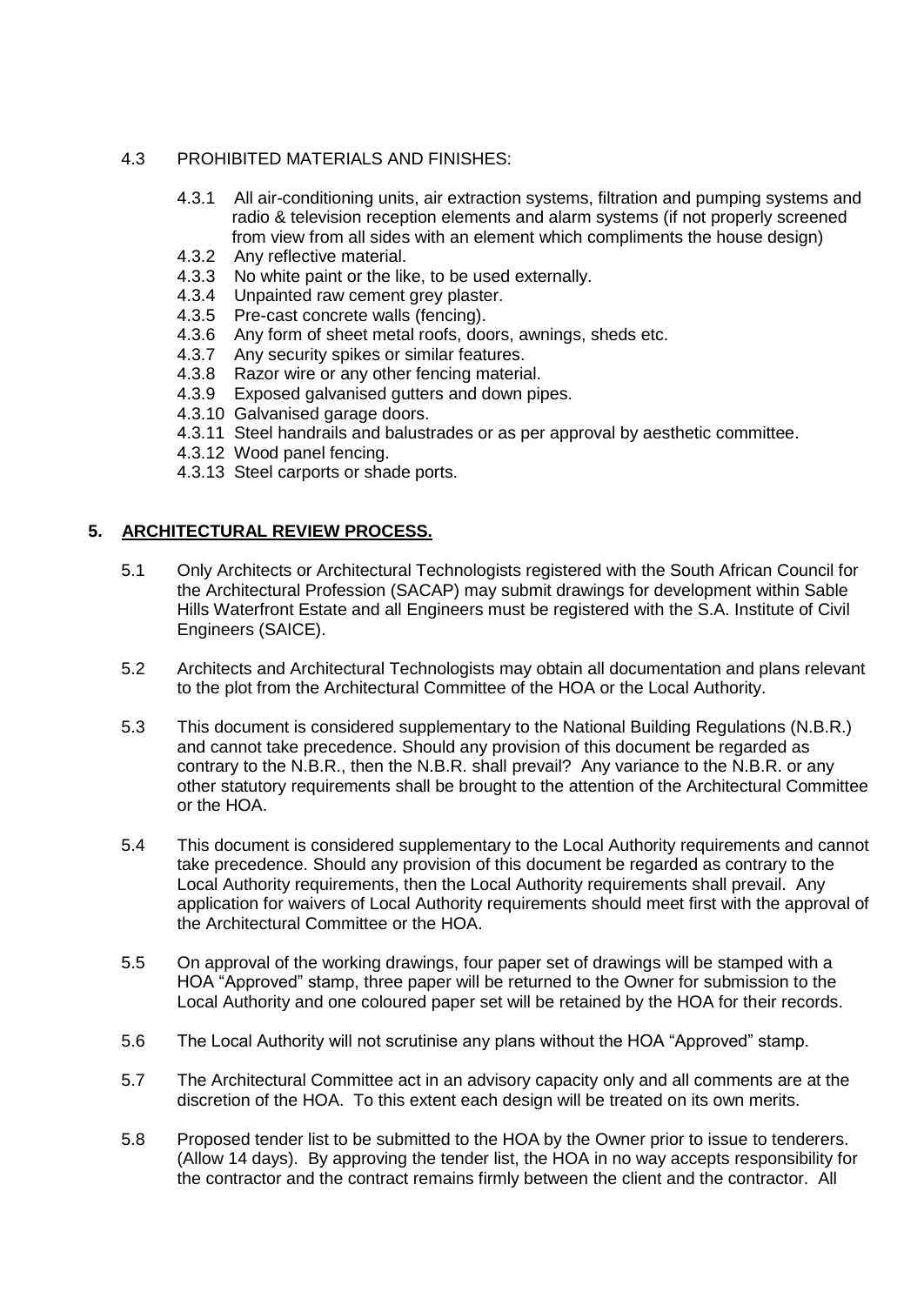contractors are obliged to sign a copy of the Contractors Protocol and the HOA Contractors manual prior to any work commencing on site.

5.9 The Owner must notify the HOA of tender award and the contract sum.

## **6. THE DRAWING SUBMISSION PROCEDURE.**

- 6.1 STEP-1 : INITIAL RESEARCH.
	- 6.1.1 The Architect or Architectural Technologist should check the Architectural Guidelines.
	- 6.1.2 The Architect or Architectural Technologist should obtain all documentation relevant to the plot from the HOA or Architectural Committee.
	- 6.1.3 The Architect or Architectural Technologist should visit the plot to familiarise him or herself with the topography, existing natural features, flora, existing services, location of existing buildings on adjacent plots, boundary beacons, etc.
	- 6.1.4 The Architect or Architectural Technologist should visit the Local Authority to obtain any special requirements from them and to sort out the plan approval process at the Local Authority.
	- 6.1.5 The Architect or Architectural Technologist should determine the position of dwelling on the stand and the position to be shown on the site development plan for approval by the aesthetic committee.
	- 6.2 STEP 2 : SUBMISSION OF SKETCHPLANS.
		- 6.2.1 The Sketch Plans and Site Development Plan, submitted to the Architectural Committee, to be in sufficient detail for the Committee to understand the overall and detailed concepts.
		- 6.2.2 All plans submitted must reflect the correct plot description & the name, addresses and contact numbers of the Owner, Architect / Architectural Technologist, Landscape Architect / Designer and Engineer.
		- 6.2.3 The Site Development Plan should consist of the following:
			- a) Site Plan to scale 1:500.
			- b) One coloured copy.
			- c) One black and white copy. AND

must give details of al least the following:

- i) Dimensions & size of plot.
- ii) Contours.
- iii) North point.
- iv) Existing services
- v) Existing natural features
- vi) Position and extent of the dwelling
- vii) Position of all trees with girth exceeding 500mm on the stand
- viii) Position of existing buildings on adjacent stand.
- ix) Position of proposed new house.
- x) Position of entrance to stand and the route of the "drive-way".
- xi) Position of proposed sewer lines.
- xii) Position of proposed swimming pool and free standing lapa or entertainment area (if applicable).
- xiii) Total area of proposed building/s.
- 6.2.4 The Sketch Plans should consist of the following:
	- a) Sketch plans to scale 1:100 or 1:50.
	- b) One set of coloured copies.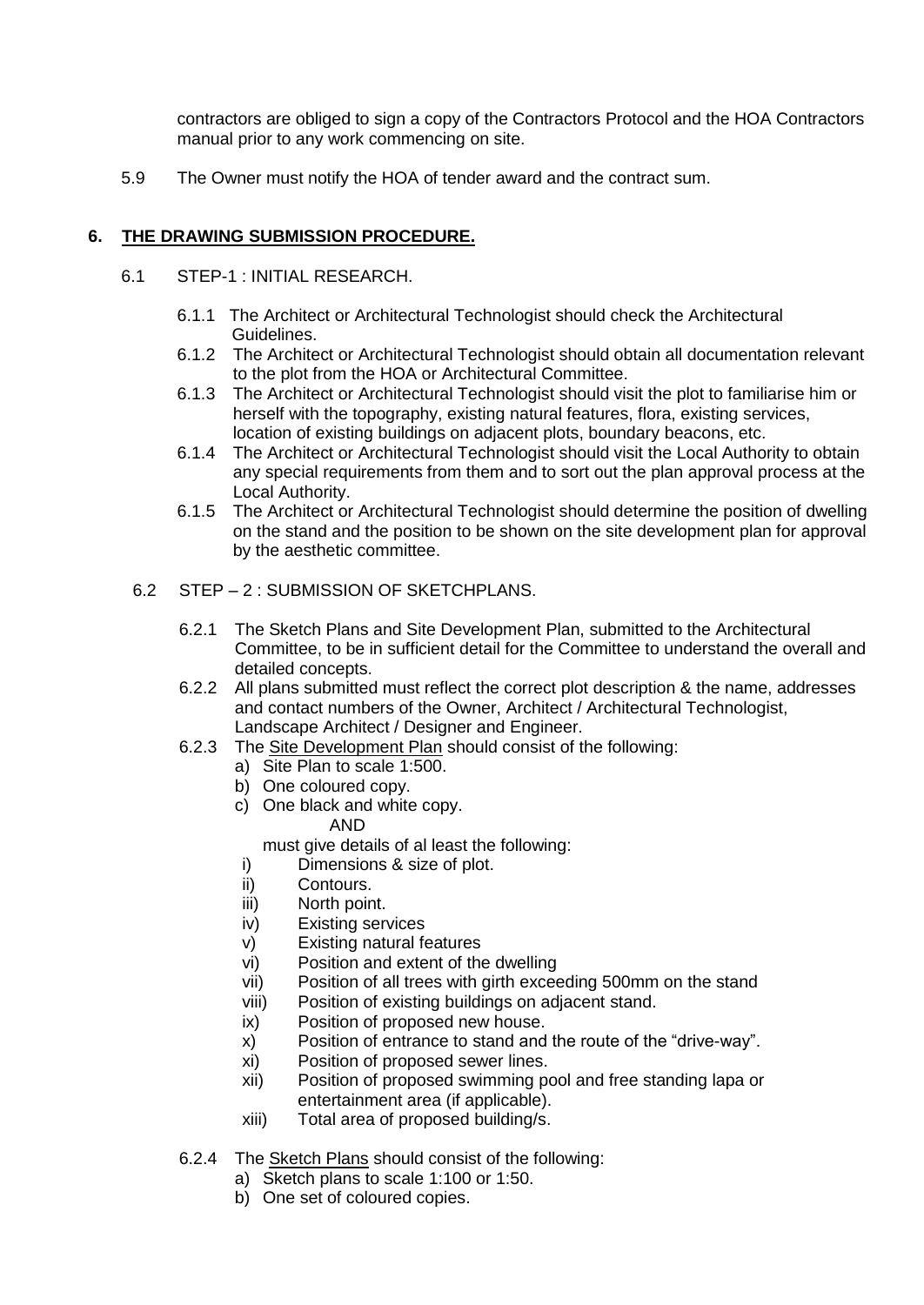c) One set of black and white copies.

#### AND

must give details of at least the following:

- i) Floor plans of each floor.
- ii) Description and sizes of all rooms.
- iii) One typical section through main house, outbuildings and any free standing structures with dimensions.
- iv) All four elevations of all structures.
- v) All materials on exterior to be identified.
- vi) A landscape layout for the stand is to be included on the site development plan.
- 6.2.5 The following non-refundable fee must be submitted to the Architectural Committee together with the Site Development plan, Sketch plans and Landscape layout plan.

 --------------- TOTAL FEE\* R2,450-00 =========

\* These fees will be reviewed from time to time .

- 6.3 STEP-3 : APPROVAL OF SKETCH PLANS.
	- 6.3.1 The Architectural Committee will meet once a month, during the last week of each month. Will be reviewed as required.
	- 6.3.2 All Site Development Plan, Sketch Plans and Landscape Layout must be shown on the site development plan, must be submitted to the Architectural Committee before the  $23<sup>rd</sup>$  day of any month, together with the relevant non-refundable fee.
	- 6.3.3 Plans will either be approved or referred for amendments before the  $7<sup>th</sup>$  day of the month following the month during which the Architectural Committee evaluated the plans.
	- 6.3.4 Re-submission of plans will follow the same route as the original submission and a single re-submission fee of R500-00 must be paid together with the re-submitted plans. This fee will be reviewed annually and does not include VAT.
	- 6.3.5 Once the Sketch Plans have been approved it will be stamped by the Architectural Committee as "Approved Sketch Plans".
	- 6.3.6 The black and white copy of the plans will be returned to the Owner of the plot.
- 6.4 STEP-4 : APPROVAL OF FINAL WORKING DRAWINGS.
	- 6.4.1 No final Working Drawings will be accepted without the Sketch Plans being approved first.
	- 6.4.2 The Architectural Committee will meet once a month during the last week of each month.
	- 6.4.3 All Working Drawings must be submitted to the Architectural Committee before the  $23<sup>rd</sup>$  day of any month.
	- 6.4.4 Any deviations from the approved Sketch Plans must be clearly marked and properly motivated.
	- 6.4.5 The following copies of all drawings must be submitted to the Architectural Committee:
		- One full set paper copies (coloured in)
		- Three full sets paper copies \*
	- 6.4.6 On approval of the Working Drawings, the 4 paper set of drawings will be stamped with a HOA "Approved" stamp. Three paper will be returned to the Owner of the stand for submission to the Local Authority and the one coloured in paper set will be retained by the HOA for their records.